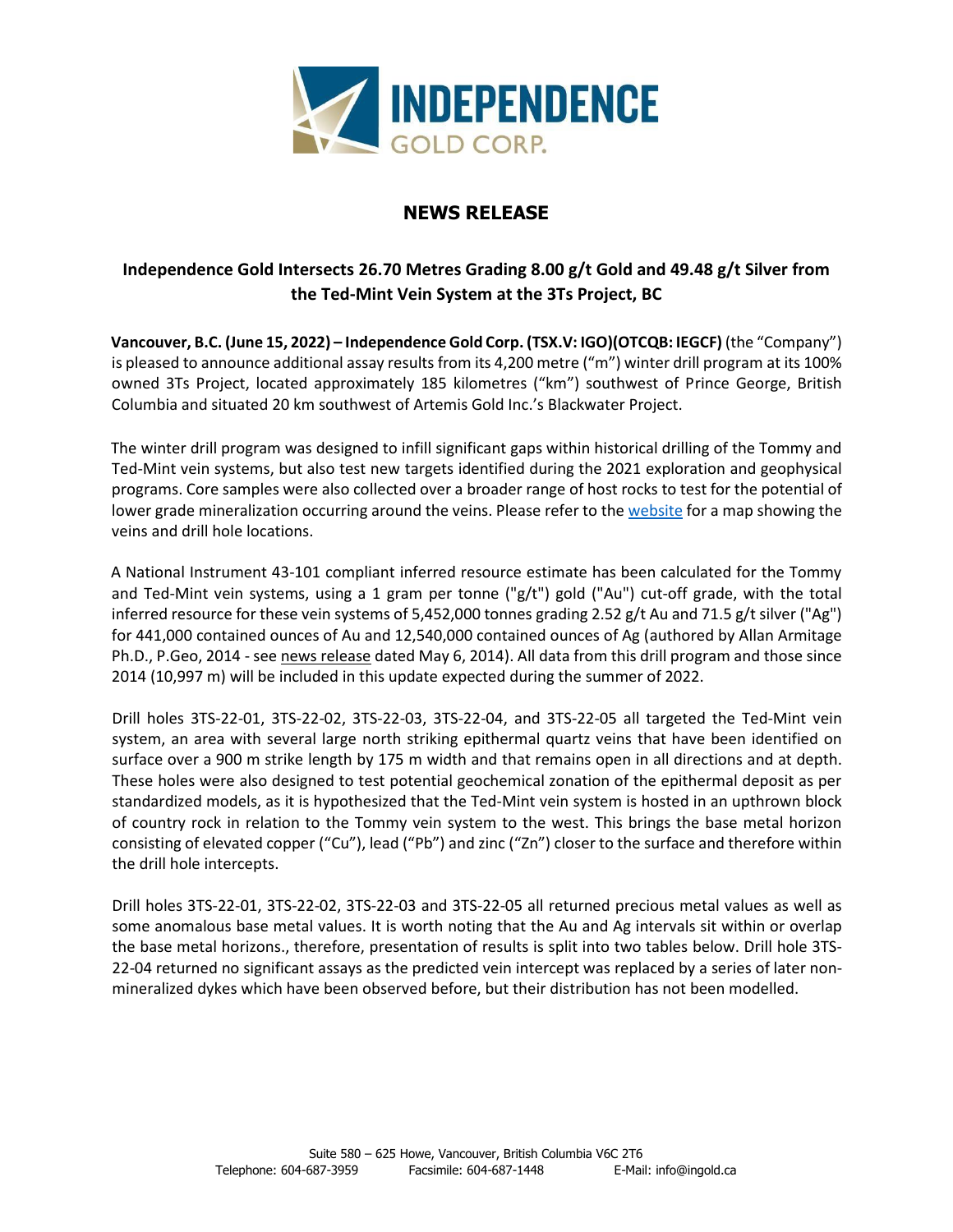### **TABLE 1 PRECIOUS METAL RESULTS (Au, Ag)**

| <b>Drill Hole</b> | <b>Host Rock</b>                                 | From<br>(m)            | To<br>(m) | <b>Drill</b><br>Intercept<br>$(m)*$ | Gold<br>(g/t) | <b>Silver</b><br>(g/t) |  |  |
|-------------------|--------------------------------------------------|------------------------|-----------|-------------------------------------|---------------|------------------------|--|--|
| 3TS-22-01         | <b>Quartz Veins</b><br>and Stockwork<br>Rhyolite | 48.71                  | 51.82     | 3.11                                | 0.64          | 2.89                   |  |  |
| and               |                                                  | 149.30                 | 176.00    | 26.70                               | 8.00          | 49.48                  |  |  |
| including         |                                                  | 155.00                 | 158.00    | 3.00                                | 47.70         | 383.30                 |  |  |
| and including     |                                                  | 159.50                 | 162.20    | 2.70                                | 21.80         | 22.59                  |  |  |
| and               |                                                  | 215.10                 | 235.56    | 19.70                               | 2.89          | 89.03                  |  |  |
| including         |                                                  | 215.10                 | 217.00    | 1.90                                | 14.90         | 316.32                 |  |  |
| and including     |                                                  | 227.75                 | 229.75    | 2.00                                | 5.50          | 68.00                  |  |  |
| 3TS-22-02         | Stockwork Zone                                   | 25.20                  | 25.50     | 0.30                                | 6.17          | 1,766.67               |  |  |
| and               |                                                  | 56.30                  | 58.15     | 1.85                                | 2.25          | 43.78                  |  |  |
| and               | in Rhyolite                                      | 67.95                  | 68.78     | 0.83                                | 9.06          | 39.76                  |  |  |
| 3TS-22-03         | Stockwork Zone<br>in Rhyolite,<br>Veins          | 14.48                  | 14.83     | 0.35                                | 1.52          | 400.00                 |  |  |
| and               |                                                  | 56.60                  | 58.73     | 1.77                                | 1.23          | 35.02                  |  |  |
| and               |                                                  | 80.60                  | 86.40     | 5.80                                | 5.97          | 49.66                  |  |  |
| including         |                                                  | 82.87                  | 85.40     | 2.53                                | 13.31         | 88.10                  |  |  |
| 3TS-22-04         | Stockwork in<br>Rhyolite                         | NO SIGNIFICANT RESULTS |           |                                     |               |                        |  |  |
| 3TS-22-05         |                                                  | 261.84                 | 266.00    | 4.16                                | 3.82          | 52.88                  |  |  |
| including         | <b>Quartz Vein</b>                               | 262.34                 | 263.34    | 1.00                                | 13.22         | 202.00                 |  |  |

## **TABLE 2 BASE METAL RESULTS (Cu, Pb, Zn)**

| <b>Drill Hole</b> | From<br>(m) | Τo<br>(m)              | <b>Drill</b><br>Intercept<br>$(m)*$ | <b>Copper</b><br>$(%)**$ | Lead<br>$***$<br>$(\%)$  | <b>Zinc</b><br>$***$<br>$(\%)$ |  |  |  |
|-------------------|-------------|------------------------|-------------------------------------|--------------------------|--------------------------|--------------------------------|--|--|--|
| 3TS-22-01         | 148.60      | 149.60                 | 1.00                                | 0.48                     | $\overline{\phantom{a}}$ | 0.82                           |  |  |  |
| and               | 207.50      | 221.00                 | 13.95                               |                          |                          | 2.2                            |  |  |  |
| and               | 214.68      | 221.00                 | 6.32                                |                          | 3.11                     |                                |  |  |  |
| and               | 215.60      | 221.00                 | 5.40                                | 0.33                     |                          |                                |  |  |  |
| 3TS-22-02         | 47.80       | 49.90                  | 2.10                                |                          | 0.47                     | 0.60                           |  |  |  |
| 3TS-22-03         | 14.48       | 14.83                  | 0.35                                | 0.10                     | 1.20                     | 2.30                           |  |  |  |
| and               | 73.40       | 74.45                  | 1.05                                | -                        | 1.90                     | 2.92                           |  |  |  |
| 3TS-22-04         |             | NO SIGNIFICANT RESULTS |                                     |                          |                          |                                |  |  |  |
| 3TS-22-05         | 246.15      | 273.2                  | 27.05                               |                          |                          | 0.16                           |  |  |  |

\* The true widths of the veins are approximately 85% of the reported interval width

\*\* intervals showing no results were either below detection limits or not considered to be economically anomalous.

The remaining seven drill holes are currently being analyzed and results are pending. These include five further holes testing the Ted-Mint vein system, and two drill holes into the "Balrog" geophysical anomaly identified in 2021. All core samples have been sent to SGS lab in Vancouver for sample prep and processing. Robotic sample preparation is used to ensure reproducibility; samples are pulverized to greater than 85% passing 75 microns. All samples are submitted for four acid digestion with an ICP finish. Gold grades are obtained by fire assay with AAS finish. Samples which return greater than 50 parts per million silver are resubmitted for fire assay with a gravimetric finish.